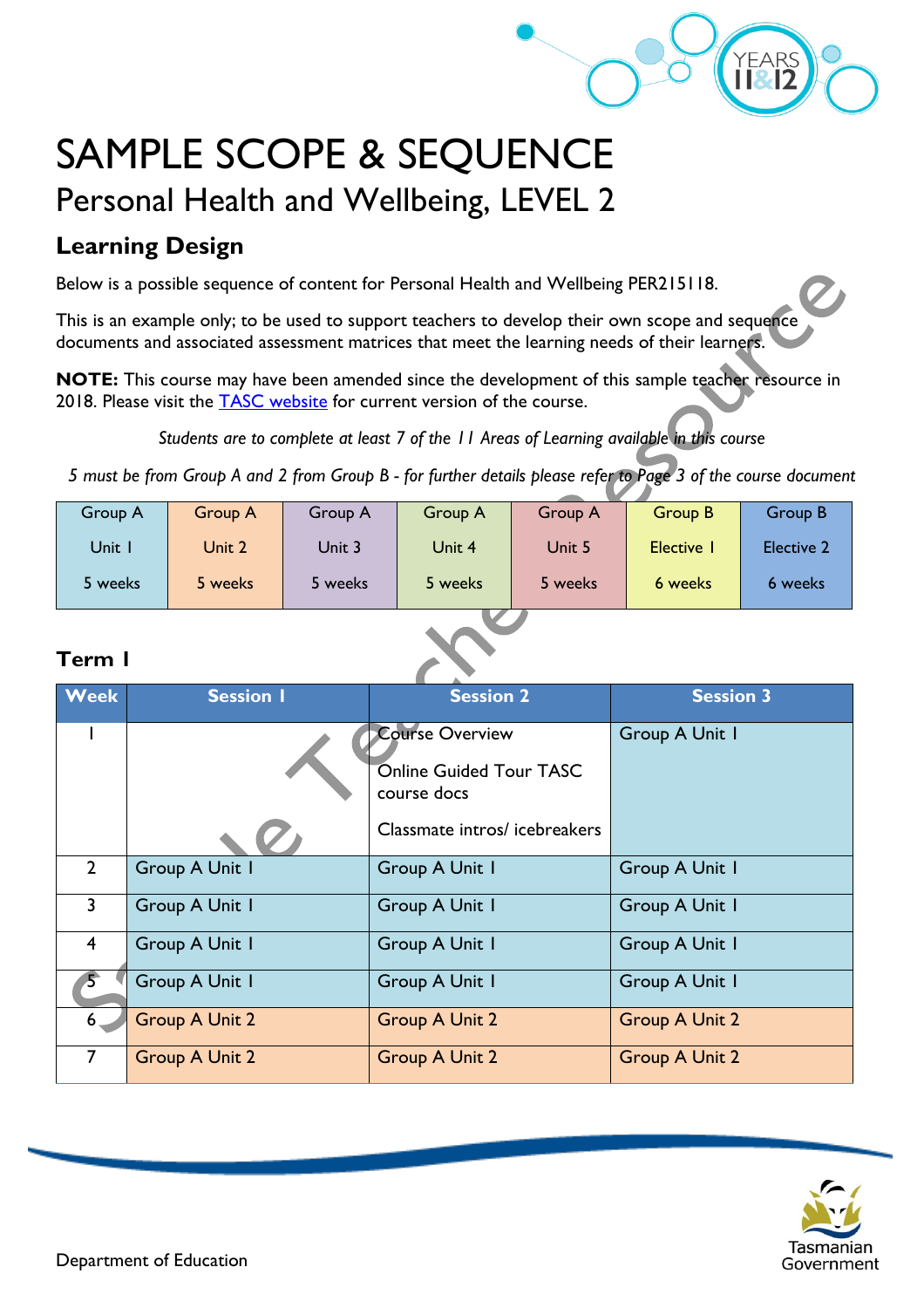| <b>Week</b>     | <b>Session I</b>      | <b>Session 2</b>      | <b>Session 3</b>      |
|-----------------|-----------------------|-----------------------|-----------------------|
| 8               | <b>Group A Unit 2</b> | <b>Group A Unit 2</b> | <b>Group A Unit 2</b> |
| 9               | <b>Group A Unit 2</b> | <b>Group A Unit 2</b> | <b>Group A Unit 2</b> |
| $\overline{10}$ | <b>Group A Unit 2</b> | <b>Group A Unit 2</b> | <b>Group A Unit 2</b> |
| <b>Break</b>    |                       |                       |                       |
| <b>Break</b>    |                       |                       |                       |

### **Term 2**

| <b>Week</b>     | <b>Unit and Topic</b> | <b>Subtopic</b>       | <b>Criteria Addressed</b> |
|-----------------|-----------------------|-----------------------|---------------------------|
| T               | Group A Unit 3        | Group A Unit 3        | Group A Unit 3            |
| $\overline{2}$  | Group A Unit 3        | Group A Unit 3        | Group A Unit 3            |
| $\overline{3}$  | Group A Unit 3        | Group A Unit 3        | Group A Unit 3            |
| $\overline{4}$  | Group A Unit 3        | Group A Unit 3        | Group A Unit 3            |
| 5               | Group A Unit 3        | Group A Unit 3        | Group A Unit 3            |
| $6\phantom{1}6$ | Group A Unit 4        | Group A Unit 4        | Group A Unit 4            |
| $\overline{7}$  | <b>Group A Unit 4</b> | <b>Group A Unit 4</b> | Group A Unit 4            |
| 8               | <b>Group A Unit 4</b> | Group A Unit 4        | Group A Unit 4            |
| 9               | <b>Group A Unit 4</b> | <b>Group A Unit 4</b> | Group A Unit 4            |
| $\overline{10}$ | <b>Group A Unit 4</b> | <b>Group A Unit 4</b> | Group A Unit 4            |
| <b>Break</b>    |                       |                       |                           |
| <b>Break</b>    |                       |                       |                           |

## **Term 3**

| <b>Week</b>    | <b>Session I</b> | <b>Session 2</b>      | <b>Session 3</b> |  |
|----------------|------------------|-----------------------|------------------|--|
|                | Group A Unit 5   | <b>Group A Unit 5</b> | Group A Unit 5   |  |
| $2-$           | Group A Unit 5   | Group A Unit 5        | Group A Unit 5   |  |
| 3              | Group A Unit 5   | <b>Group A Unit 5</b> | Group A Unit 5   |  |
| $\overline{4}$ | Group A Unit 5   | <b>Group A Unit 5</b> | Group A Unit 5   |  |
| 5              | Group A Unit 5   | <b>Group A Unit 5</b> | Group A Unit 5   |  |